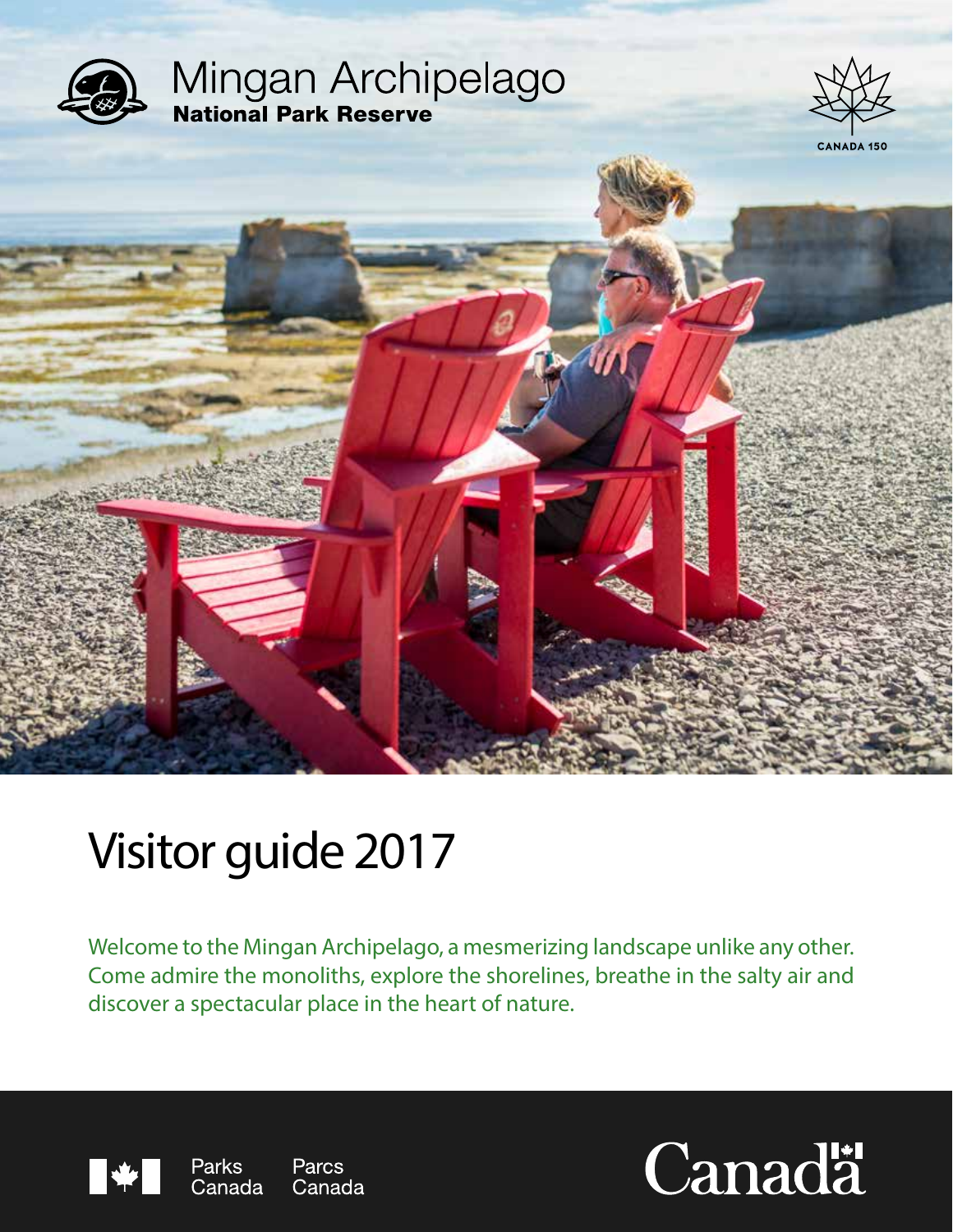## 2017 Interpretation Activities

All activities are presented in French, although some may be available in English upon request and availability of staff.

#### guided walks with a parks canada heritage presenter

| <b>LOCATION</b>                                       | <b>THEMES</b>                                                                                                                                                                                                                                                                                                                       | <b>DATES</b>                                              | <b>MEETING POINT</b>                                                                                       |
|-------------------------------------------------------|-------------------------------------------------------------------------------------------------------------------------------------------------------------------------------------------------------------------------------------------------------------------------------------------------------------------------------------|-----------------------------------------------------------|------------------------------------------------------------------------------------------------------------|
| Île aux<br><b>Perroquets</b>                          | <b>Une île, un phare, des oiseaux:</b> Find out more about the island's<br>lighthouse keepers and the seabirds that kept them<br>company.<br>Guided walks: 10:00 am, 12:10 pm and 1:45 pm<br>Duration: 1 hour                                                                                                                       | Daily<br>June 12 to                                       | Departure for the<br>island with local<br>boat operators*<br>from the<br>Longue-Pointe-<br>de-Mingan beach |
| Île Nue de Mingan                                     | Au-delà des apparences, une île riche: Immerse yourself in the<br>human and natural history of this island.<br>Guided walks: 8:20 am, 10:45 am and 12:05 pm<br>Duration: 1 hour                                                                                                                                                     | September 8                                               |                                                                                                            |
| lle Quarry                                            | <b>Une mosaïque d'habitats:</b> Enter into a mosaic of habitats<br>(seashore, forest, barrens, bogs and cliffs).<br>Guided walks: 9:30 am   Duration: 1 hour 40 minutes<br>1:20 pm   Duration : 2 hours                                                                                                                             | Daily<br>June 12 to<br>September 8                        | Departure for the<br>island with local<br>boat operators*<br>from the<br>Havre-Saint-Pierre<br>marina      |
| Île Niapiskau                                         | La formation des monolithes : Discover the origin of these<br>ancient monuments.<br>Guided walks departures: 8:40 am, 9:50 am, 11:10 am, 1:40 pm<br>and 2:50 pm<br>Duration: 1 hour                                                                                                                                                 | Occasionally on île<br>Quarry<br>September<br>$9$ to $29$ |                                                                                                            |
| <b>Eastern Sector</b><br>and Petite île<br>au Marteau | <b>Une aventure d'île en île:</b> Enjoy the landscapes of the eastern<br>islands of the Mingan Archipelago with a 3 hours boat ride to a<br>migratory bird sanctuary. Make a stop on Petite île au Marteau<br>and walk the trail to the lighthouse.<br>Excursion departure: 8:00 am<br>Duration: 4 hours (1 hour stopover included) | Daily<br>June 26 to<br>August 20                          | Departure<br>with local boat<br>operators* from the<br>Havre-Saint-Pierre<br>marina                        |

\* See pages 5 and 6

### INTERPRETIVE TALKS AND SPECIAL ACTIVITIES

| <b>THEMES</b>                                                                                 | <b>LOCATION</b>                                    | <b>DATES AND HOURS</b>                             | <b>MEETING POINT</b>                                               |
|-----------------------------------------------------------------------------------------------|----------------------------------------------------|----------------------------------------------------|--------------------------------------------------------------------|
| Family picnic Canada 150<br>(Parks day)                                                       | Petite île au Marteau                              | Sunday, July 16                                    | Contact our reception and inter-<br>pretation centres for location |
| Interpretive talk<br>Activité autour du feu                                                   | Various locations                                  | Every Monday,<br>8:00 pm,<br>July 10 to August 21  | Contact our reception and inter-<br>pretation centres for location |
| Interpretive talk<br>Les belles histoires des oiseaux dans l'eau                              | Havre-Saint-Pierre<br>Longue-Pointe-de-Min-<br>gan | Every Tuesday,<br>8:00 pm,<br>July 11 to August 22 | Contact our reception and inter-<br>pretation centres for location |
| Randonnée à saveurs boréales (interpre-<br>tive walk with a tasting of local products)        | île Quarry                                         | Every Wednesday<br>July 12 to August 16            | Contact our reception and inter-<br>pretation centres for location |
| A step into Innu culture and traditions<br>L'archipel de Mingan : témoin d'un grand<br>peuple | île Quarry                                         | <b>Every Thursday</b><br>July 13 to August 10      | Contact our reception and inter-<br>pretation centres for location |
| Theatrical walk<br>Randonnée aux capailloux                                                   | Petite île au Marteau                              | Every Saturday<br>7:00 pm,<br>July 15 to August 19 | Transportation with<br>Services Maritimes Boréale                  |

\*Special activities may be added to this program. In the event of bad weather or the cancellation of commercial boat outings, interpretation activities may be unavailable. Please note schedule is subject to change.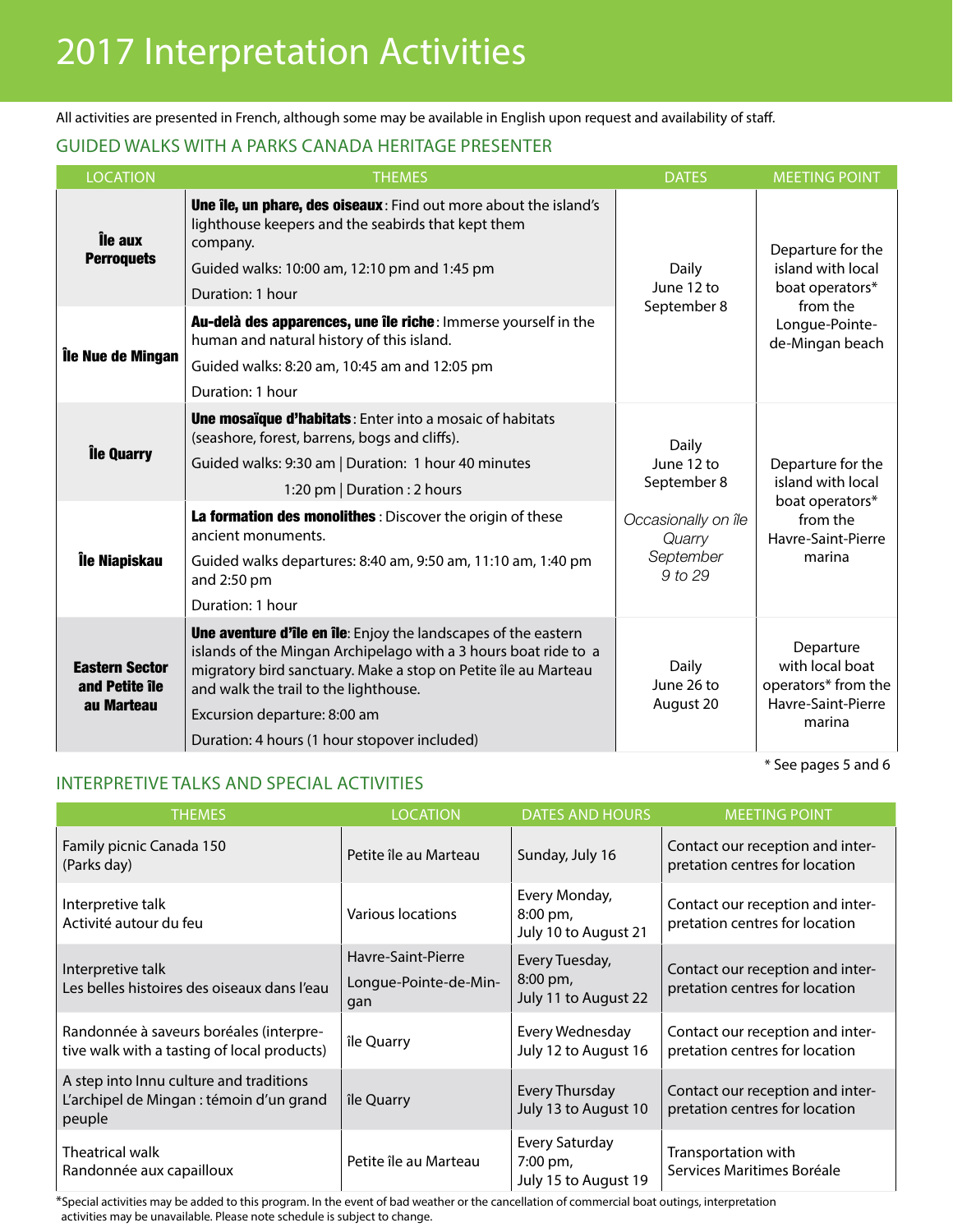#### **FXHIBITS**

THEMES **EXECUTIVE CONSUMING THEMES** 

| Explore enchanting isles                     |                                                                |  |  |
|----------------------------------------------|----------------------------------------------------------------|--|--|
| Homage to Roland Jomphe                      | Reception and Interpretation Centre                            |  |  |
| Mingan Archipelago, 465<br>million years ago | Havre-Saint-Pierre (Portail Pélagie-Cormier)                   |  |  |
| Islands in the Sea                           | Reception and Interpretation Centre<br>Longue-Pointe-de-Mingan |  |  |
| Life on Perroquets                           | Île aux Perroquets                                             |  |  |

#### SELF-GUIDED VISITS

Do you like to explore at your own pace? It is possible to visit Grosse leau Marteau, Petite île au Marteau, île du Havre, île Fantôme, île Niapiskau, île Quarry, Grande Île, île Nue de Mingan and île aux Perroquets by yourself.

Hike along the shorelines, discover lighthouse stations and an incredible diversity of habitats.

\* Don't forget the self-guided visit brochures and tide tables, available at our reception centres and at boat operator kiosks.

#### For your safety...

In the Mingan Archipelago, hiking along the shoreline is a great way to explore, but this activity also has risks:



Falling rocks are a hazard near the cliffs. When possible, keep a safe distance, avoid walking beneath overhanging rocks and do not stop at the base of cliffs. Hike around low tide to stay away from the cliffs. Even with these precautions, be aware that failing rocks may sometimes be unavoidable and dangerous.



Please proceed with caution. Some areas along the shoreline may present difficult walking conditions and may cause you to fall. At low tide, water and seaweed on the rocks create slippery conditions. Hiking along the shoreline can be difficult at high tide: in some places, water may block the trail.

Climbing the monoliths is dangerous and prohibited.



- Thank you for respecting this fragile area:
- Use only established trails or keep to areas with no vegetation when walking along the coastline.
- Respect the Code of Ethics for Seabird Observation and Navigation in the Mingan Archipelago.
- Make sure to read and obey park regulations.

#### accommodation

Treat yourself to an eco-friendly overnight stay at Auberge de l'île aux Perroquets. Tuck in for the night in one of the light station's two houses.

Information and reservations : Corporation de l'île aux Perroquets Phone: 418 949-0005 or 1 855 717-7657 Email : info@ileauxperroquets.ca www.ileauxperroquets.ca



Emergency 1 888 762-1422

Limited cellular coverage Make sure that you have an adequate communication device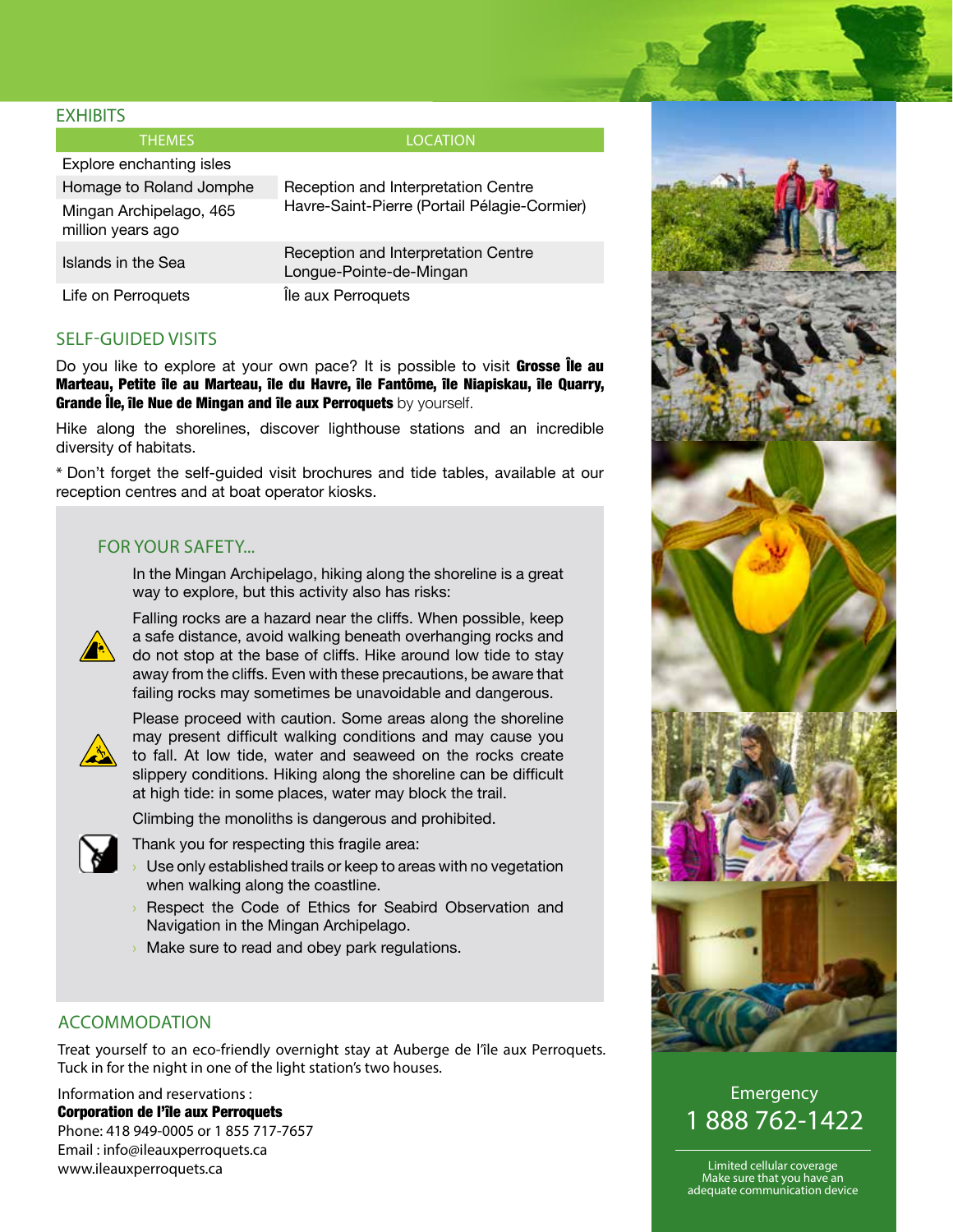

#### camping in the archipelago

For the full island experience, camp on one of the islands of the archipelago.

The Mingan Archipelago National Park Reserve offers 42 campsites on six different islands.

| <b>ISLANDS</b>    | <b>CAMPGROUNDS</b>          | <b>NUMBER OF</b><br><b>SITES</b> |  |
|-------------------|-----------------------------|----------------------------------|--|
| Île à la Chasse   | Havre à Landry              | 6                                |  |
| Île du Havre      | Havre au Sauvage            | 4                                |  |
|                   | Anse des Noyés              | 2                                |  |
| Île Niapiskau     | Anse du Noroît              | 6                                |  |
|                   | Baie de Quarry Est          | 6 oTENTik tents                  |  |
| Île Quarry        | <b>Baie de Quarry Ouest</b> | 8                                |  |
| Grande Île        | Havre à Petit-Henri         | 4                                |  |
|                   | Barachois à Montpetit       | 4                                |  |
| Île Nue de Mingan | Île Nue                     | $\mathfrak z$                    |  |

#### TARIFICATION

- **Camping site:** \$15.70 /night
- **Groupe camping:** \$4.90 /pers./night (min. 12 pers.) *Free for children under 6*
- **OTENTik tent:** \$120.00 /night
- $\rightarrow$  Fire permit: \$8.80 / permit/night

Permit mandatory. Opening season: Mid-June to Mid-September. These fees are subject to change. Entrance and boat service fees not included.

#### camping equipement and **FACILITIES**

- › Most campsites are equipped with a tent platform, picnic table and cooking fireplace.
- **Group camping: Campsites can** accommodate 12 to 25 people and include 3 tent platforms each.
- $\rightarrow$  **oTENTik tent**: A cross between a tent and a rustic cabin. 6 people max. (furnished, heated, lit, and installed on a raised wooden floor next to a small deck. BBQ with side burner and propane included).
- › Outhouses and wood shelter nearby. Firewood supplied.
- › Picnic shelters: Île Quarry, Île du Havre and Petite île au Marteau.
- › Picnic areas: Île Quarry, Île Niapiskau and Petite île au Marteau
- $\rightarrow$  There are no restaurants or water sources on the islands. You should always have enough food and drinking water with you for at least two extra days (2L./day/person).
- › A good sleeping bag, warm waterproof clothes and hiking boots are advised.
- › A small axe and some matches are useful.
- $\rightarrow$  We recommend that you bring along an adequate communication device and a first aid kit.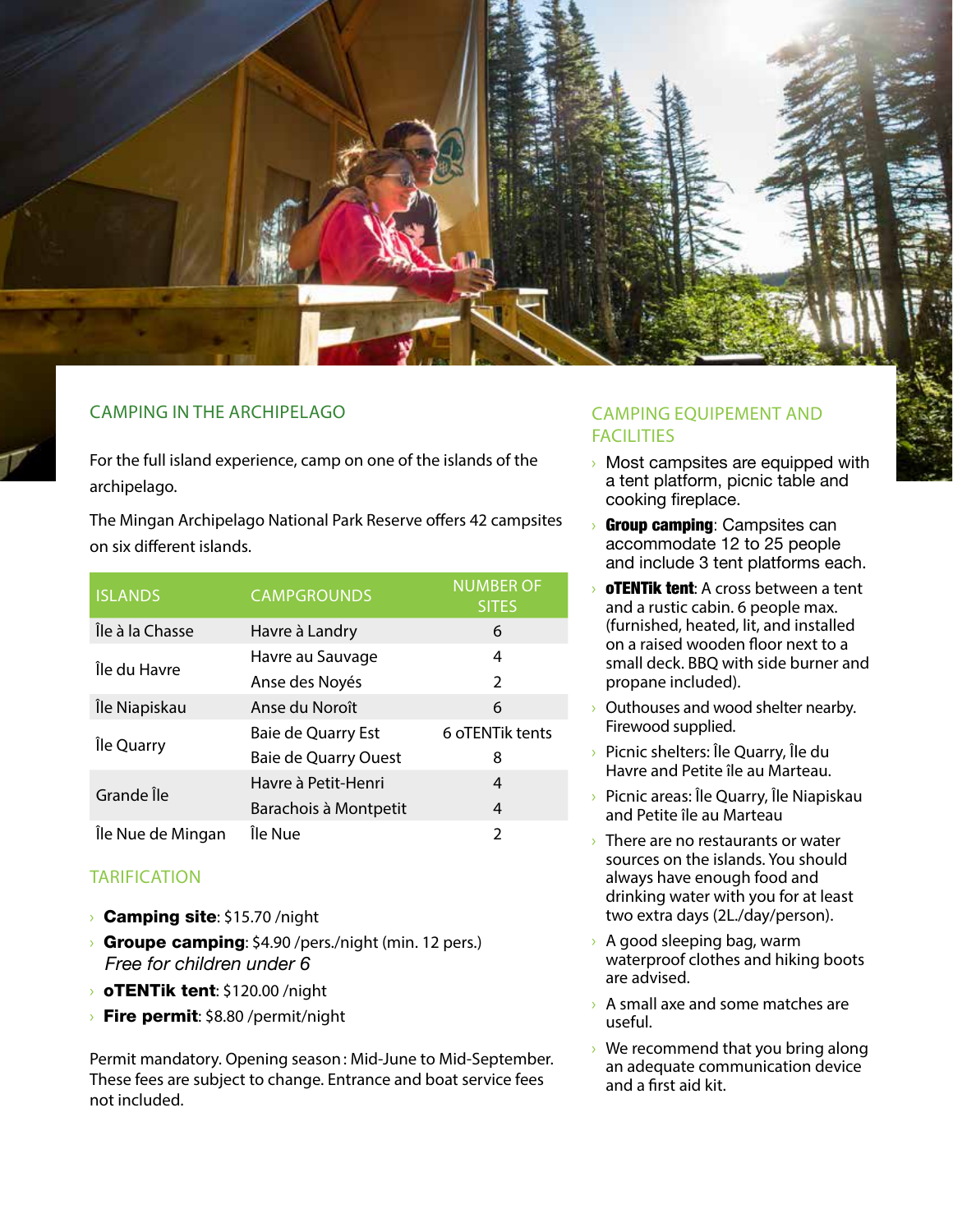

#### before you leave

- Reserve your trip with a boat operator recognized by Parks Canada
- › Camping permit required
- › To get a permit go to a Parks Canada reception centre located in Havre-Saint-Pierre or Longue-Pointe-de-Mingan at least one hour prior to departure.
- Arrive at the dock or beach at least 15 minutes prior to departure.
- › Make sure you know when and where the boat will pick you up.

#### camping reservation policy

**Making a reservation is advised** Online: www.reservation.pc.gc.ca By phone: 1 877 737-3783.

## › Reservation fee

Online: \$11.00 By phone: \$13.50 (non-refundable) This fee is charged for each site per stay (a series of consecutive nights).

- › Modification or cancellation fees Online: \$11.00 By phone: \$13.50 (non-refundable)
- If campers do not return at the expected time, whether it is voluntary or not, applicable fees for site rental and daily admission will be charged upon their arrival, according to the length of their extended stay. Authorization required.

## Boat **Operators**



#### The Mingan Archipelago National Park Reserve is only accessible by boat.

The boat operators mentioned in this brochure provide a variety of transportation services to the islands. Through a legal agreement with Parks Canada, these operators must respect the itineraries and schedules as well as ensure the quality of services.

The majority of these services are in operation from mid-June until Labour Day; however, some boat operators will also be available before or after this period. It is strongly recommended that you contact these service providers for more information or to make reservations. If a minimum number of passengers is not reached, trips may be cancelled.

Note: Accessing the park on commercial carriers not recognized by Parks Canada is prohibited.

#### **NOTICE**

Some contractors offer activities outside the park. These activities, including navigation on the sea around the park, are the sole responsibility of the contractors concerned.

Parks Canada is not responsible for accidents or incidents which occur during activities outside park limits.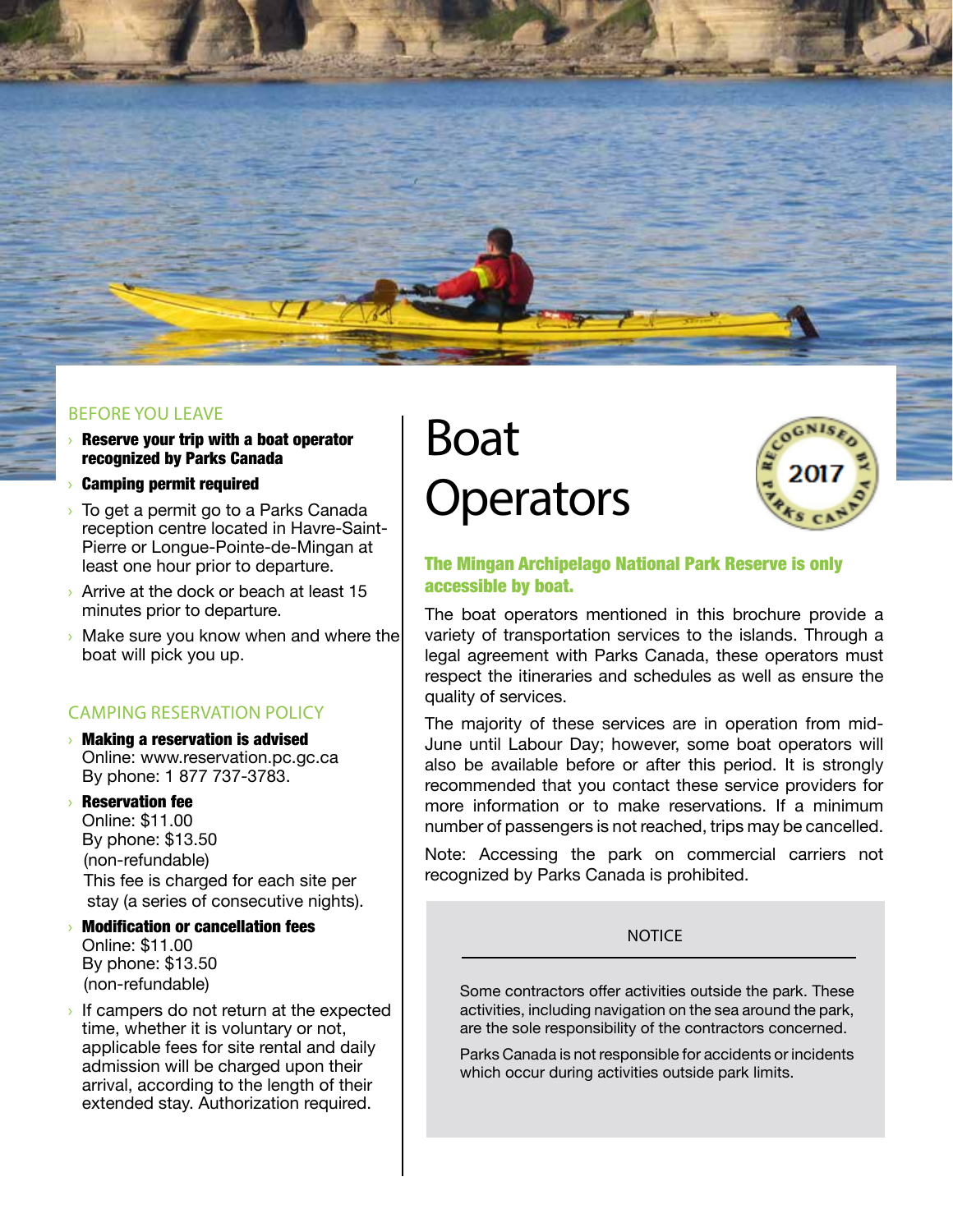## Boat Operators

#### Services Maritimes Boréale

Famille Richard, owner 1010 promenade des Anciens Havre-Saint-Pierre Phone: 418 538-2865 ou 1 866 538-2865 (toll free) www.smboreale.com

#### Boats :

Marsouin III (12 passengers) Capitaine Yockell (36 passengers) Le Perroquet de mer and Le Calculot (47 passengers)

#### Sea excursions with stopovers on île Quarry and île Niapiskau

From June 5 to September 30 - Capitaine Yockell Departure: 1:00 pm | Duration: 3 hours 30 minutes

From July 10 to August 20 - Le Perroquet de mer or Le **Calculot** Departure: 10:30 am | Duration: 5 hours 40 minutes

#### Cruises with stopovers on île du Fantôme and île Niapiskau

From June 19 to September 8 - Le Perroquet de mer or Le Calculot Departure: 1:00 pm | Duration: 3 hours 30 minutes

#### Sea excursions to île à Calculot des Betchouanes with stopover on Petite île au Marteau

From June 26 to August 20 - Le Marsouin III Departure: 8:00 am | Duration: 4 hours

#### Boat taxi for campers and/or hikers

Destination: Grande Île (9:00 am only), île Niapiskau and île Quarry

From June 12 to June 18 - Le Capitaine Yockell Departure: 1:00 pm

From June 19 to September 8—Le Capitaine Yockell Departures: 9:00 am and 1:00 pm

#### Stand UP paddle

#### Les Vagues - Loisirs marins

Jane-Anne Cormier, owner Havre-Saint-Pierre Phone: 418 553-3849 www.lesvagues.ca

Excursion on Grosse Île au Marteau possibilities on Petite île au Marteau, île du Havre and île Quarry Departure: Flexible hours Duration: Approximatively 3 hours Transport with Services Maritimes Boréale

› *Please check with operators for marine conditions.*

#### Departures from Havre-Saint-Pierre Departures from Longue-Pointe-de-Mingan

#### Entreprises touristiques Loiselle

Famille Loiselle, owner 109 et 207 de la Mer St. Longue-Pointe-de-Mingan Phone: 418 949-2307 ou1 866 949-2307 (toll free) www.tourisme-loiselle.com

#### Boats :

Le Macareux (12 passengers) Le Loup-Marin (12 passengers)

#### Sea excursions with stopovers on île aux Perroquets and île Nue de Mingan

Departures: 8:00 am, 11:45 am and 3:30 pm Duration: 3 hrs 30 mins

#### Boat taxi for campers and/or hikers

Destination: île aux Perroquets (hikers only) île Nue de Mingan, Grande île and île Quarry Departure: Flexible hours

#### Excursions du Phare

Famille Vibert, owner 126 de la Mer St. Longue-Pointe-de-Mingan Phone: 418 949-2302 ou 1 877 949-2302 (toll free) www.minganie.info

#### Boats :

Le Phare I (12 passengers) Le Phare II (12 passengers)

#### Sea excursions with stopovers on île aux Perroquets and île Nue de Mingan

Departures: 8:00 am, 11:45 am, 3:30 pm Duration: 3 hours 30 minutes

#### Sea excursion with stopovers on île aux Perroquets and île Nue de Mingan and Grande Île

Departure: 8:00 am | Duration: 5 hours 45 minutes

#### Boat taxi for campers and/or hikers

Destination: île aux Perroquets (hikers only) île Nue de Mingan, occassionnaly Grande île and île Quarry Departure: Flexible hours



Les Vagues - Loisirs Marins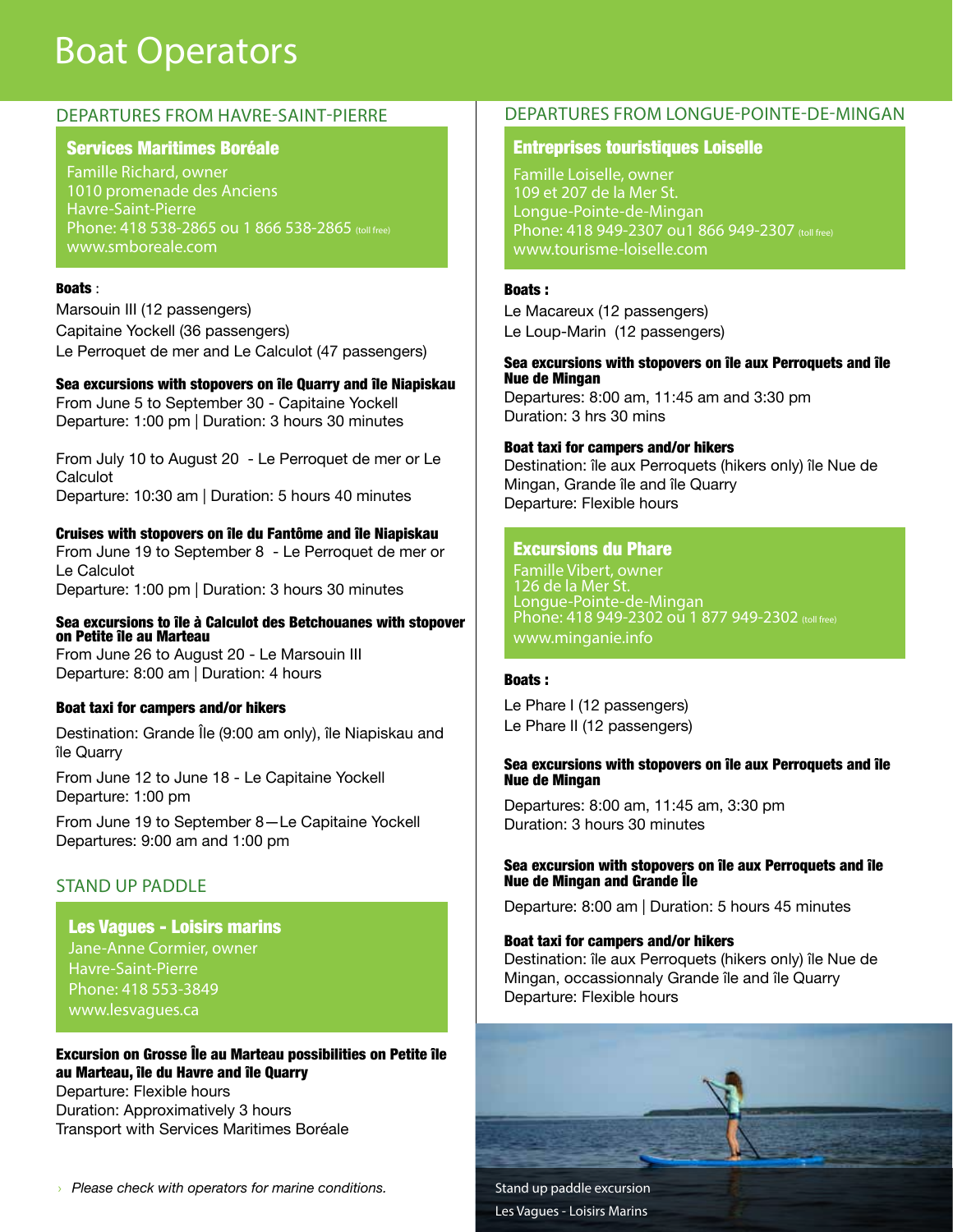#### sea kayaking

Noryak Aventures M. Mathieu Bourdon, owner 10, Road 138 Longue-Pointe-de-Mingan Phone : 418 949-2707 or 418 553-2707 Facebook\Noryakaventures

#### Guided hikes, gourmet meals and interpretation

#### Daily excursions

Departures everyday in July and August

#### 3 to 5 day group expeditions

Departure: upon request

Rental equipments

\*Visit Facebook\Noryak for schedules and more information.

**Chinook Aventure** (departure from Montréal) M. Charles-Alexandre Desjardins Founding-president / Adventure guide Phone: 514 271-6046 or 1 888 599-0999 (toll free) www.chinookaventure.com

**Quatre natures** (departure from Quebec City) M. Yohann Moucheboeuf , Founding-president Phone : 418 271-7234 www.quatrenatures.com

#### \*Travel packages (group of 12 max)

Departure on: July 10 and August 13

7-day package. 5-day sea kayaking excursion in the Mingan Archipelago.

For reservation and information, go to:

www.chinookvoyage.com/voyage/archipel-mingan-en-kayak-de-mer/

www.quatrenatures.com/tours/archipel-de-mingan-kayak-de-mer/

\*Other travel packages may be available depending on the demand.

#### Anticosti-Minganie

Anticosti, Minganie, Côte-Nord, Qc M. Renauld Parisée, owner 200 Croix St. Rivière-Saint-Jean Phone: 418 538-0911 ou 418 567-8761 www.croisieresanticosti.com

#### Boat :

La Macreuse (12 passengers)

#### Anticosti Island packages

1 to 4-day package depending on the duration of the stay on Anticosti Island. Includes a 1 hour long stopover (or longer) in the Mingan Archipelago depending on the island visited.

#### Departures: flexible hours

› *Please check with operators for marine conditions.*



Excursions with the boats « Le Calculot» et « Capitaine Yockell » Services Maritimes Boréale



Excursion with the boat « Le Macareux » Entreprises touristiques Loiselle



Excursion with the boat « Le Phare I » **Excursions du Phare** 

Excursion with the boat « La Macreuse » Anticosti, Minganie, Côte-Nord, Oc